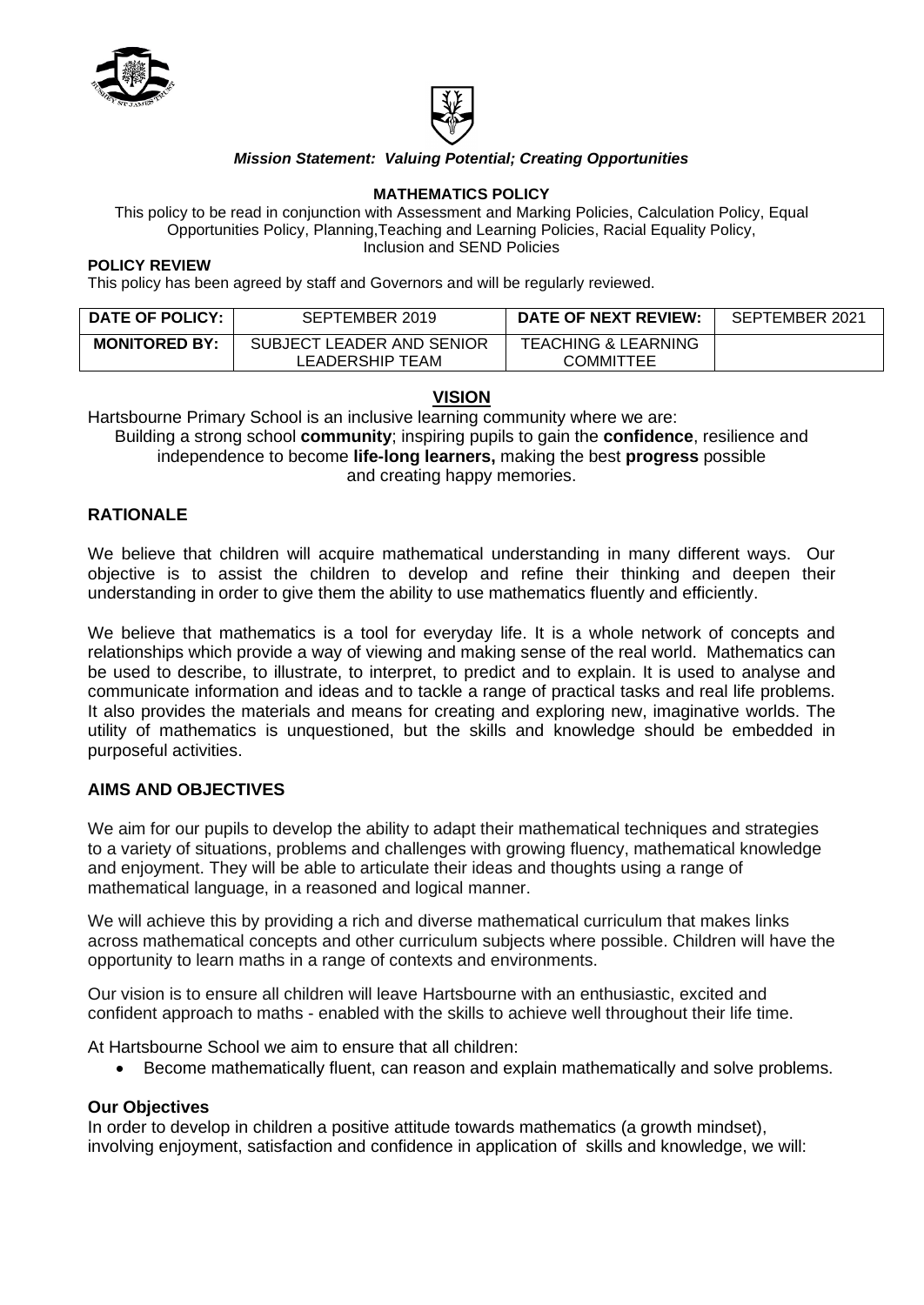- $\triangleright$  Emphasise the importance of understanding when teaching (abstract) maths concepts.
- $\triangleright$  Recognise the importance of maths in everyday life, related to real life situations wherever possible, and used as a means of communication.
- $\triangleright$  Recognise the relevance of maths in other areas of the curriculum and teachin a crosscurricular rather than an isolated way.
- ➢ Provide broad guidelines, a sense of common purpose, continuity of approach, method, language and content within the school.
- $\triangleright$  Provide every child with the opportunity of developing to the full his/her mathematical potential, irrespective of sex, race or social factors, whilst recognising the wide range of abilities and progress that will be encountered.
- $\triangleright$  Involve the children fully in all aspects of their learning, including the recognition and assessments of their achievements.
- ➢ Provide an environment that supports and encourages learning through a variety of resources and positive attitudes.
- $\triangleright$  Encourage the children to see a progression in their acquisition of knowledge and skills, and to appreciate and express the logical principles involved in mathematics.

# **TEACHING AND LEARNING**

Our children will be regularly exposed to increasingly complex problems to solve, which allow them to apply their maths knowledge. In doing so they are encouraged to develop an argument and line of enquiry which they can prove and both define and use appropriate mathematical vocabulary.

This includes the ability to break down both routine and non-routine problems into a series of steps. At Hartsbourne Primary School we promote the concept that acquiring maths knowledge and skills provides the foundation for understanding the world around us.

We will use the National Curriculum Programmes of Study and the HertsforLearning Schemes of Work to plan high quality lessons. We will provide children with the appropriate manipulatives to tackle problem solving. Our Calculation Policy details the methods used to teach calculation and progression in addition, subtraction, multiplication and division. (This can be found on the school website).

# **EYFS**

Maths is one of the four specific Areas of Learning within the EYFS and is a vital subject during a child's early years. Each of the Areas of Learning work through the age bands from birth to the Early Learning Goals. Learning about Maths in the early years includes both number where children will learn skills such as recognising numbers, counting and calculating and shape, space and measure where children will begin to to gain better knowledge about shape, size, weight, position, distance, money and time.

Maths will also be promoted in both adult-led and child initiated situations, for example through stories, songs, games and imaginative play, both inside and outside.

# **KEY STAGE 1 AND 2**

We will ensure children in Key Stage 1 are secure in their understanding of number and number relationships and deliver maths in line with National Curriculum guidelines.

From Year 1, all pupils will have a daily mathematics lesson that demonstrates a good balance between whole-class learning, group teaching and individual practice. A typical structure will be:

- o **Oral work and mental calculation**: This is generally whole-class work to rehearse, sharpen and develop mental and oral skills.
- o **The main teaching activity:** This will include both teaching input and pupil activities and a balance between whole class, grouped, paired and individual work.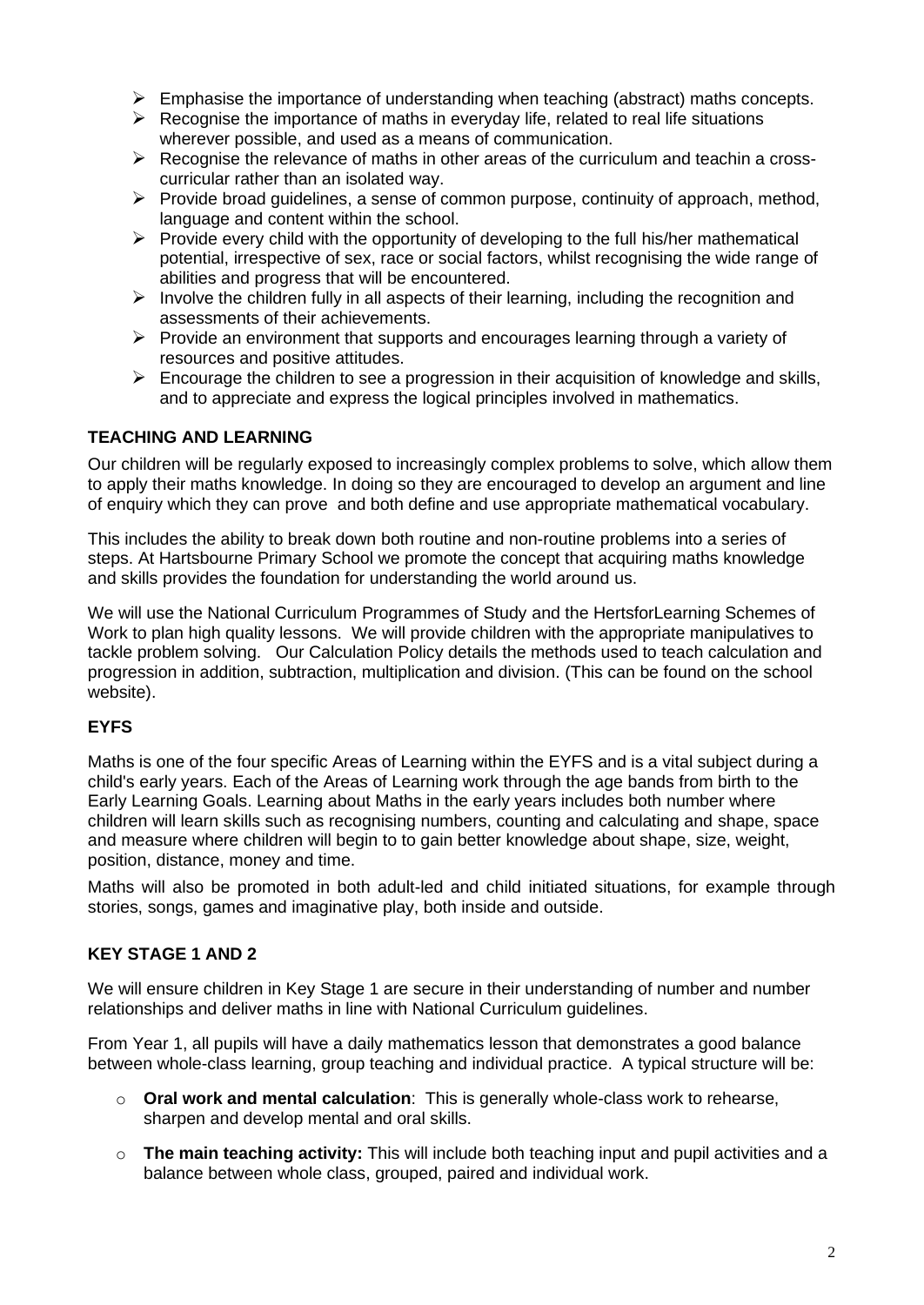o **Plenary**: This will involve work with the whole class to sort out misconceptions, identify progress, to summarise key facts and ideas and what to remember, to make links to other work and to discuss next steps.

It is important that children are allowed to explore maths and present their findings not only in a written form but also visually; to that end the school will adopt the 'CPA approach' to teaching mathematics: concrete, pictorial, abstract. This will allow the children to experience the physical aspects of maths before finding a way to present their findings and understandings in a visual form before relying on the abstract numbers. There are manipulatives available in every classroom to help facilitate this process.

To deliver the curriculum we offer the children a variety of learning experiences including:

- Directing, instructing and demonstrating
- Explaining and illustrating
- Questioning and discussing
- Consolidating and revising
- Problem solving, investigations and games
- Evaluating pupils' responses and summarising
- Access to practical equipment and technology, including calculators and computers.

We believe that effective learning will take place in an atmosphere that encourages exploration and experimentation, and recognise that uncertainty and mistakes are frequent and necessary components of learning. We will encourage a climate where thoughts and ideas are valued and provide children with a variety of opportunities for learning, including:

- Development of mental strategies, consolidation of basic skills and number facts.
- Mathematical discussion and opportunities for problem solving
- Different written methods and recording
- Practical activities
- Investigational work

## **RECORDING**

All children are encouraged to work tidily and neatly when recording their work. Pencil is used in all year groups. Children are taught a variety of methods for written calculations and they are encouraged to use the most appropriate and convenient method of recording. Opportunities will be offered to record investigations on plain paper.

## **PLANNING AND ASSESSMENT**

In order to inform planning and to assess children's progress, teachers will carry out a range of summative and formative assessments and keep a record of the achievement of the end of year objectives.

Assessment is regarded as an integral part of teaching and learning and is a continuous process. Assessment for learning lies at the heart of successful teaching and in raising standards of attainment. It is the responsibility of the class teacher to assess all children in his/her class. Information for assessment is gathered in various ways, including talking to the children, observing, testing and marking their work in accordance with our current Marking Policy.

Mental maths activities will be carried out regularly throughout KS1 and 2 to improve children's mental agility. Children will be regularly tested on multiplication tables and prepared for the DfE test in Year 4. Children are provided with feedback either verbally or through written marking in line with the school's marking policy. Same day intervention may take place in lessons enabling all